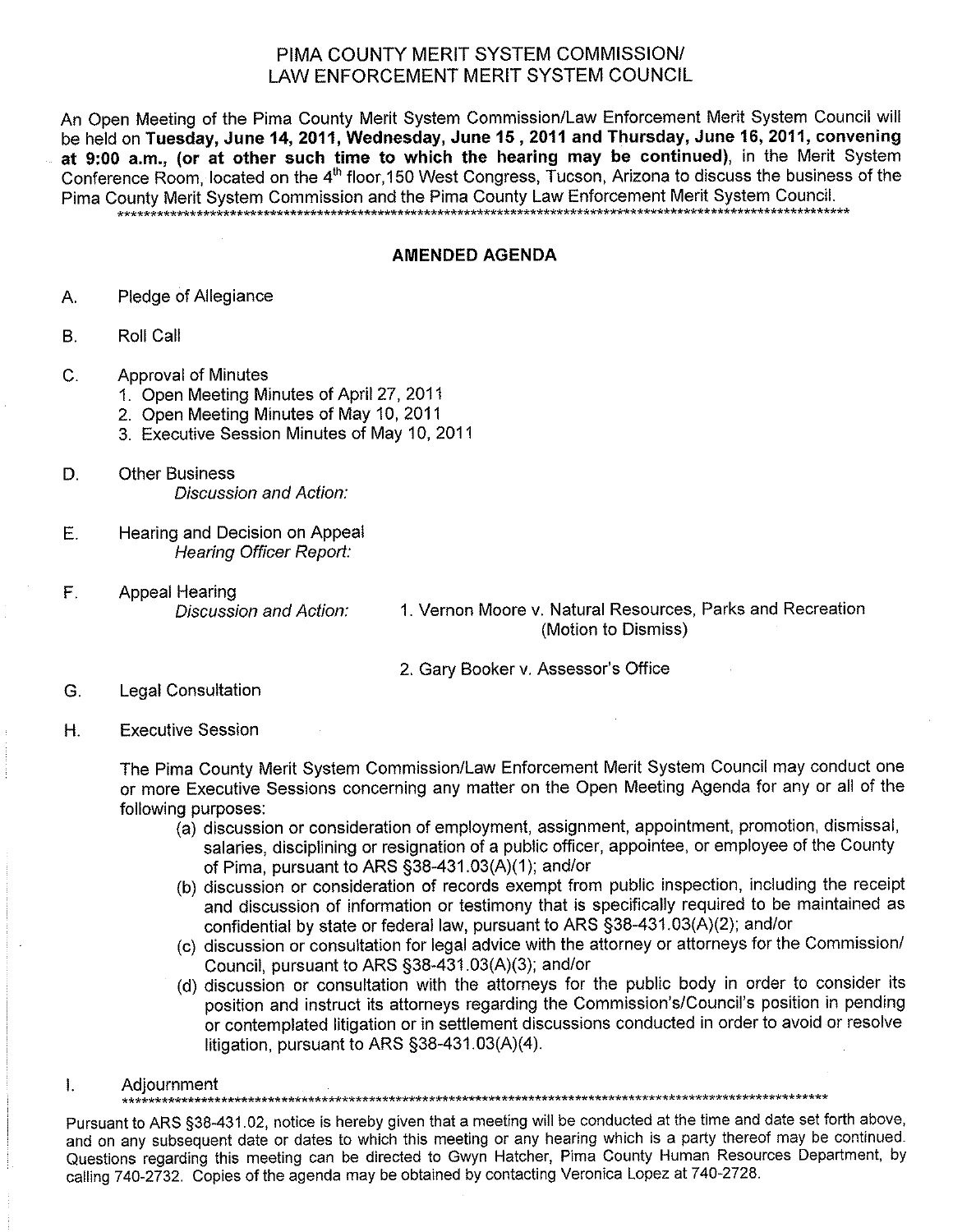| $\mathcal{F}^{(2n)}$ |                                      |                                                                                                                                                                                                                                                                                                                              |  |
|----------------------|--------------------------------------|------------------------------------------------------------------------------------------------------------------------------------------------------------------------------------------------------------------------------------------------------------------------------------------------------------------------------|--|
|                      | 1<br>2<br>3<br>4<br>5<br>6<br>7<br>8 | <b>BARBARA LAWALL</b><br>PIMA COUNTY ATTORNEY<br><b>CIVIL DIVISION</b><br>By: Leslie K. Lynch<br>Deputy County Attorney<br>32 North Stone Avenue, Suite 2100<br>Tucson, AZ 85701<br>Telephone: 740-5750<br>Facsimile: 620-6556<br>Pima County Computer No. 35780<br>Arizona Bar No. 009757<br><b>Attorney for Respondent</b> |  |
|                      | 9                                    | PIMA COUNTY MERIT SYSTEM COMMISSION                                                                                                                                                                                                                                                                                          |  |
|                      | 10<br>11                             | <b>VERNON MOORE,</b><br>Appellant,                                                                                                                                                                                                                                                                                           |  |
|                      | 12                                   | VS.                                                                                                                                                                                                                                                                                                                          |  |
|                      | 13                                   | <b>RESPONDENT'S MOTION TO</b><br><b>DISMISS</b><br>PIMA COUNTY NATURAL RESOURCES,<br>PAKS AND RECREATION DEPARTMENT,                                                                                                                                                                                                         |  |
| .                    | 14                                   |                                                                                                                                                                                                                                                                                                                              |  |
|                      | 15                                   | Respondent.                                                                                                                                                                                                                                                                                                                  |  |
|                      | 16                                   | Respondent, Pima County Natural Resources, Parks and Recreation Department, by and                                                                                                                                                                                                                                           |  |
|                      | 17                                   | through its undersigned attorney, moves for an Order dismissing the Merit Appeal of Vernon                                                                                                                                                                                                                                   |  |
|                      | 18                                   | Moore. This Motion is based on the attached Memorandum of Points and Authorities.                                                                                                                                                                                                                                            |  |
|                      | 19                                   | RESPECTFULLY SUBMITTED this 27 day of May 2011.                                                                                                                                                                                                                                                                              |  |
|                      | 20                                   | <b>BARBARA LAWALL</b><br>PIMA COUNTY ATTORNEY<br>inful<br>By<br>Leslie K. Lynch                                                                                                                                                                                                                                              |  |
|                      | 21                                   |                                                                                                                                                                                                                                                                                                                              |  |
|                      | 22                                   |                                                                                                                                                                                                                                                                                                                              |  |
|                      | 23                                   | Depyty County Attorney                                                                                                                                                                                                                                                                                                       |  |
|                      | 24                                   |                                                                                                                                                                                                                                                                                                                              |  |
|                      | 25                                   |                                                                                                                                                                                                                                                                                                                              |  |
|                      | 26                                   |                                                                                                                                                                                                                                                                                                                              |  |
|                      |                                      |                                                                                                                                                                                                                                                                                                                              |  |
|                      |                                      |                                                                                                                                                                                                                                                                                                                              |  |
|                      |                                      | $-1-$                                                                                                                                                                                                                                                                                                                        |  |
|                      |                                      |                                                                                                                                                                                                                                                                                                                              |  |

 $\label{eq:2} \frac{1}{\sqrt{2}}\left(\frac{1}{\sqrt{2}}\right)^{2} \left(\frac{1}{\sqrt{2}}\right)^{2} \left(\frac{1}{\sqrt{2}}\right)^{2} \left(\frac{1}{\sqrt{2}}\right)^{2} \left(\frac{1}{\sqrt{2}}\right)^{2} \left(\frac{1}{\sqrt{2}}\right)^{2} \left(\frac{1}{\sqrt{2}}\right)^{2} \left(\frac{1}{\sqrt{2}}\right)^{2} \left(\frac{1}{\sqrt{2}}\right)^{2} \left(\frac{1}{\sqrt{2}}\right)^{2} \left(\frac{1}{\sqrt{2}}\right)^{2} \left(\frac{$ 

 $\frac{1}{2}$